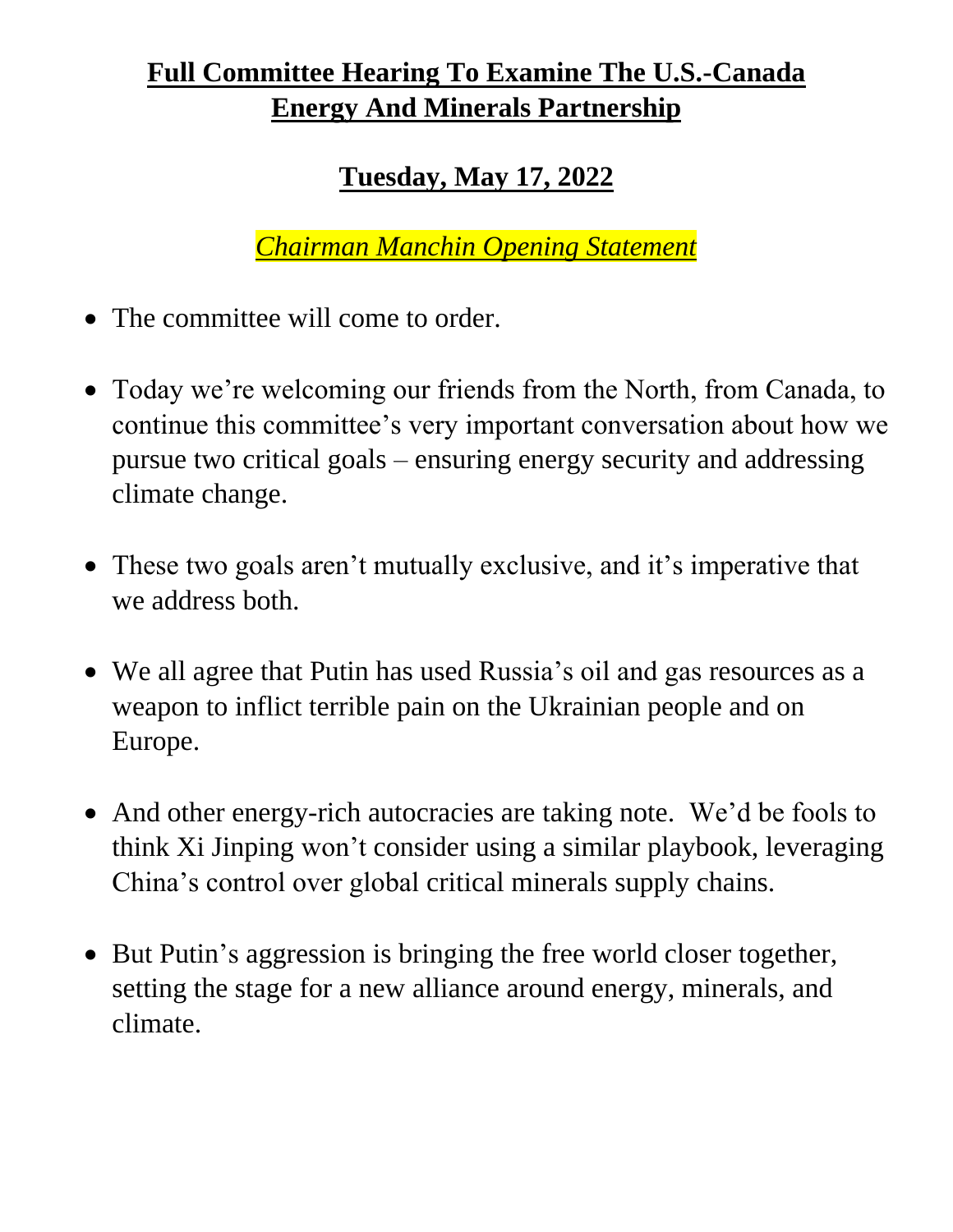- Building this alliance should start here in North America. And that's why I'm excited to hear today about how we can strengthen the energy and minerals partnership between the U.S. and Canada.
- Canada is our largest energy trading partner, they have strong climate goals, and they share our democratic values.
- This is why I recently traveled to Alberta, at the invitation of Premier Kenney. I spent two days getting a better understanding of our energy, minerals, and manufacturing partnership through meetings with representatives from Alberta, Saskatchewan, the Northwest Territories, the federal government, and tribal and industry partners.
- Canadians and Americans share a deep history and are natural partners, sharing the longest land border on the planet.
- Our people fought side-by-side in two world wars. In fact, some of the uranium used by the Manhattan Project was mined in Canada's Northwest Territories and refined in Ontario.
- We have cultivated a strong manufacturing partnership, particularly in the automotive industry, with Canada today being our biggest export market for vehicles. Cars assembled in Canada contain, on average, more than 50% of U.S. value and parts.
- Today we also trade over 58 terawatt hours of electricity, 2.4 billion barrels of petroleum products, and 3.6 trillion cubic feet of natural gas each year.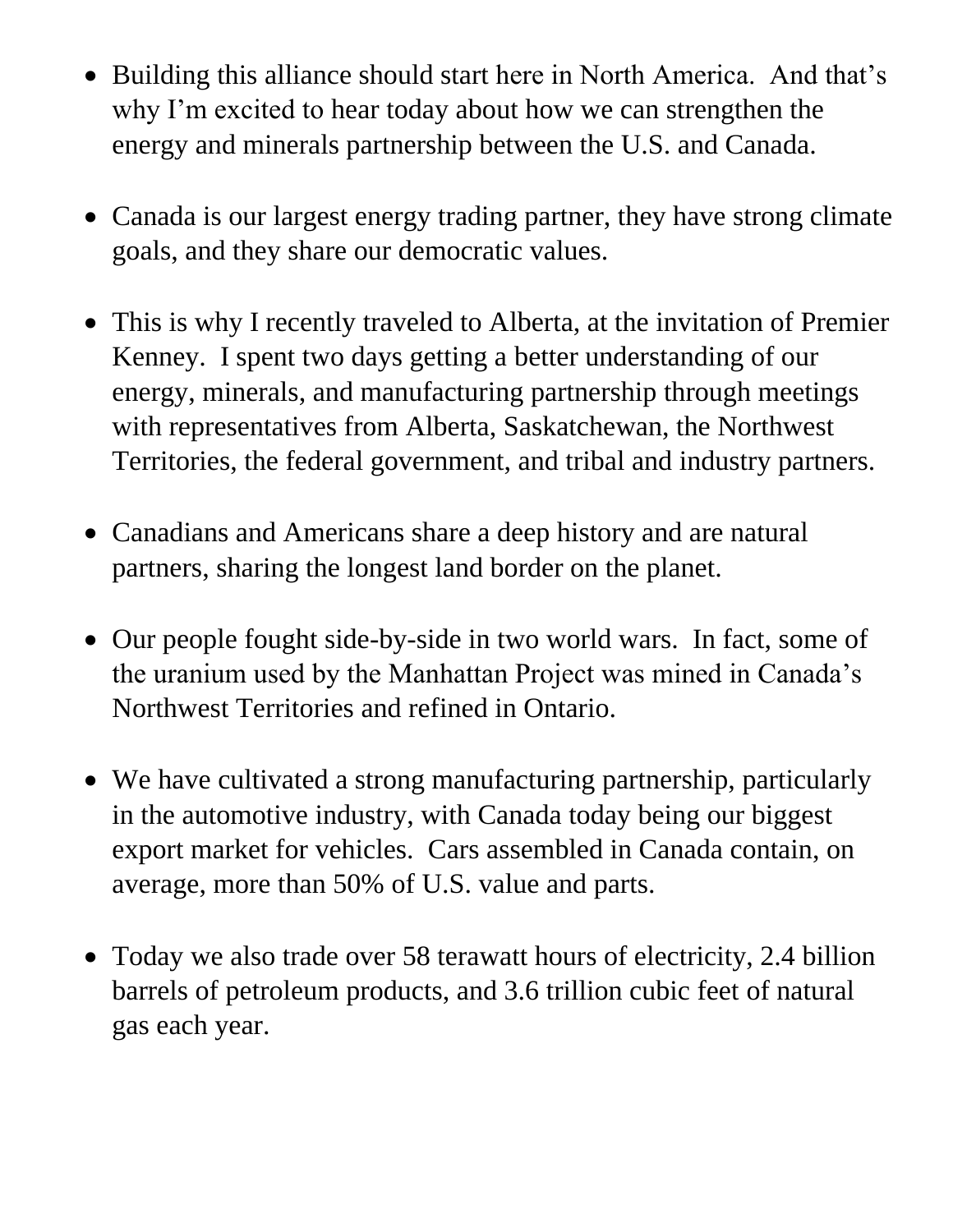- In fact, energy alone represents \$120 billion of the annual trade between our countries. Across all sectors the U.S. and Canada trade more than \$2 billion per day.
- There is no better symbol of our energy relationship than our interconnected power grid which is seamless and integral for the reliable and affordable electricity citizens and industries in both our countries depend on.
- And we're here for each other during times of need. Electricity workers from both the U.S. and Canada regularly cross the border after extreme weather events to help get the power back on.
- Canada has ramped up oil exports to the U.S. to offset Russian crude after members of our committee led legislation to cut off the energy purchases fueling Putin's war machine.
- We know that a number of U.S. refineries are configured to run on heavy crude, and Canadian heavy crude provides an alternative to sources like Venezuela, which we have sanctioned due to Nicolás Maduro's antidemocratic actions.
- Canada is also a leading supplier of uranium and critical minerals to the U.S., including those used in advanced batteries—such as cobalt, graphite, and nickel.
- The U.S-Canada energy partnership is strong, but also not without its challenges. I've not been shy in expressing my frustration that the Biden administration cancelled the Keystone XL pipeline.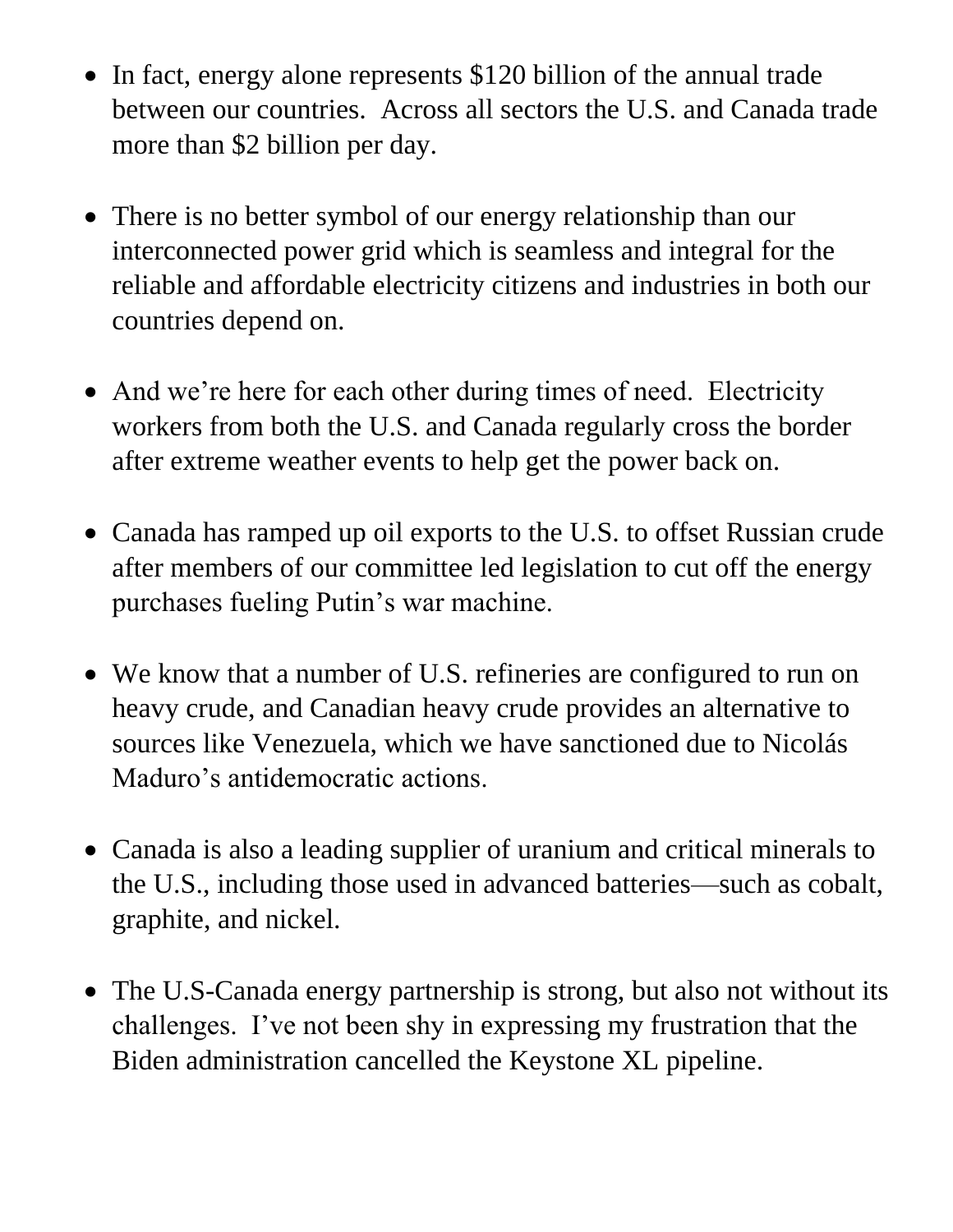- In light of Putin's war in Ukraine and the global energy price surge, I think a lot of us wish that project had moved forward.
- But to be clear, I'm not holding this hearing to re-litigate the past. We are here to advance a stronger and cleaner U.S.-Canada energy partnership for the future.
- Our allies and trading partners in Europe are begging for North American oil and gas to offset their reliance on Russia.
- There is no reason whatsoever we shouldn't be able to fill that void, and do it cleaner than the alternatives.
- That's because American oil and gas is cleaner than what is produced in Russia – and certainly in Iran and Venezuela. We can do better, and learn from our Canadian neighbors.
- On average, Canada produces oil with 37% lower methane emissions than the U.S., and the Canadian federal government has set even more aggressive methane reduction targets.
- That's what I mean by climate and security not being mutually exclusive – replacing Russian product has the added benefit of reducing the emissions profile of the energy Europe needs today.
- I also strongly believe we need to be taking security into account as we invest in climate solutions.
- According to the International Energy Agency, stationary and electric vehicle batteries will account for about half of the mineral demand growth from clean energy technologies over the next twenty years.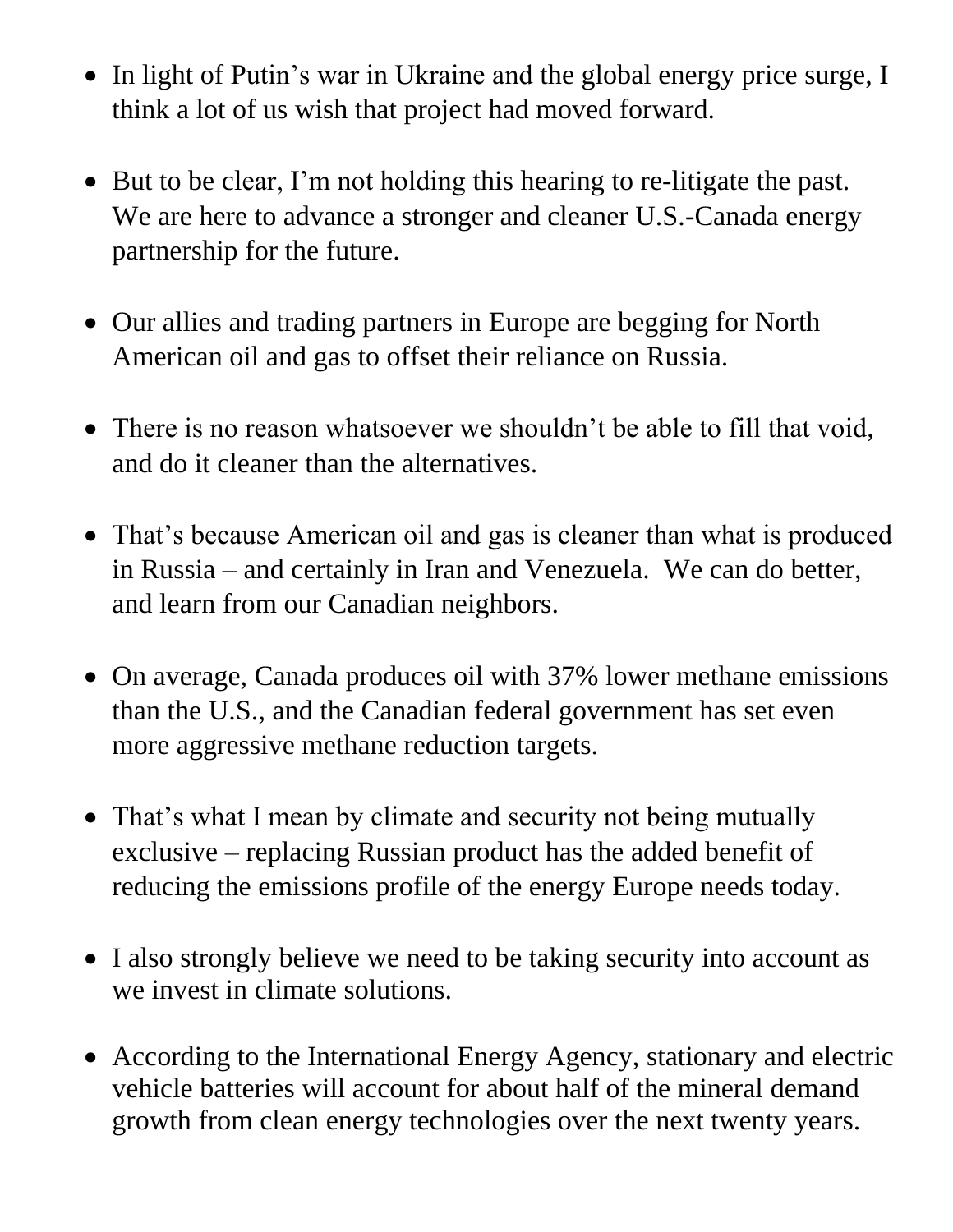- Unfortunately, China controls 80% of the world's battery material processing, 60% of the world's cathode production, 80% of the world's anode production, and 75% of the world's lithium ion battery cell production. They've cornered the market.
- It makes no sense whatsoever for us to so heavily invest in electric vehicles as a climate solution when that means increasing our reliance on China, because right now we're not simultaneously increasing our mining, processing, and recycling capacity at the same rate in the United States.
- The Canadians are ahead of us on critical minerals refining and processing, and we have much to learn from them about how they're able to responsibly permit these activities in timelines that blow ours out of the water.
- I believe there is much we can collaborate on with Canada to create a powerful North American critical minerals supply chain instead of increasing China's geopolitical leverage.
- I'm sure our Canadian friends are happy to export minerals to us, but let me be clear, the United States also needs to contribute our part to a North American minerals alliance.
- So I'm interested in discussing how we can create an integrated network for raw minerals to move across our borders for processing and manufacturing in both of our countries.
- During this time when the U.S., Canada, and our allies and friends are threatened both by dictators weaponizing energy and by intense politicization over climate issues, we must work together to chart a